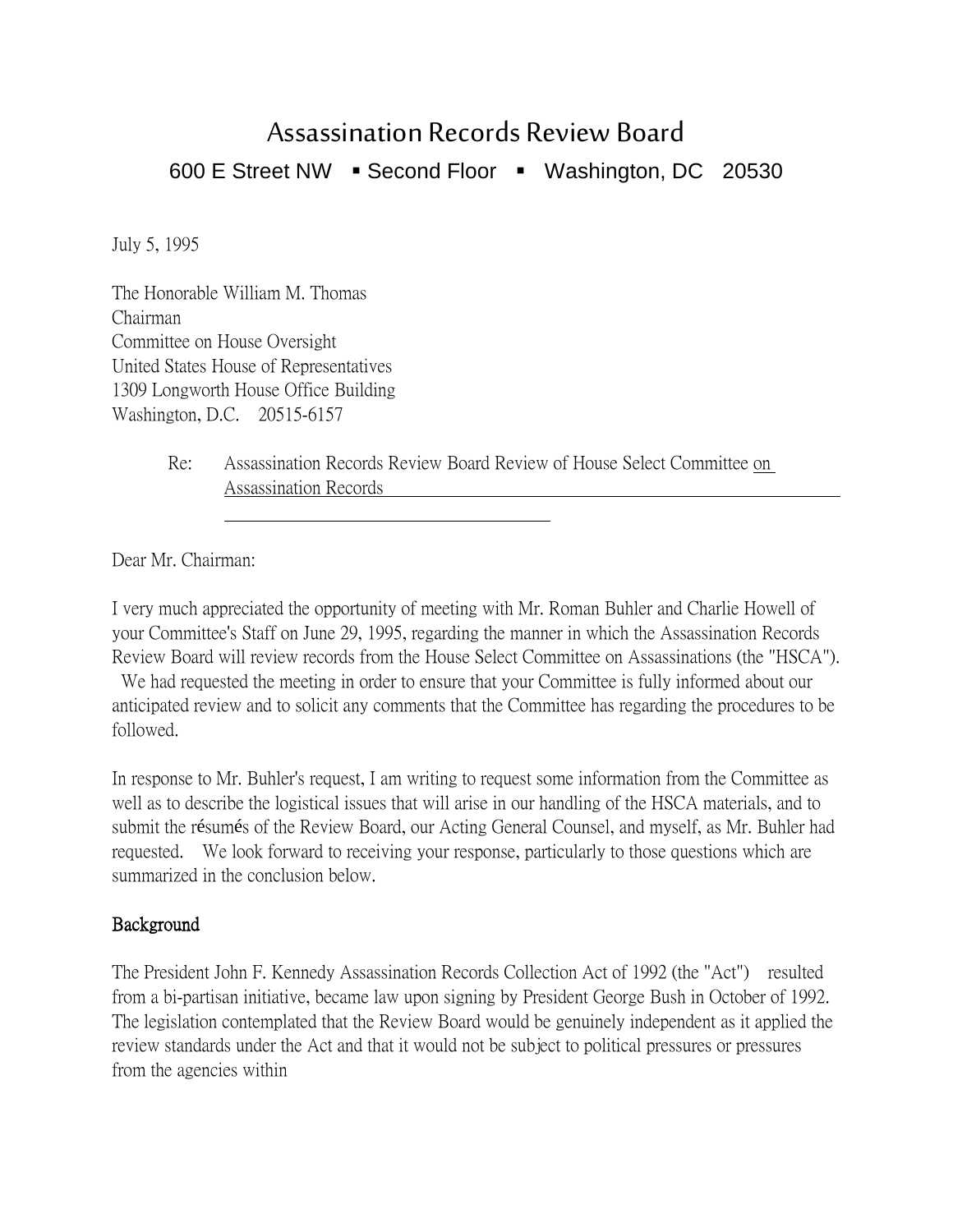the Federal Government. Such was the intent of Congress, $\frac{1}{1}$  $\frac{1}{1}$  $\frac{1}{1}$  and such is the position of the wide-ranging supporters of the Review Board's independence, who run the gamut from Gerald Posner, author of Case Closed (who supports the general conclusions of the Warren Commission), to Oliver North, to current scholars of government records on the assassination, such as Major John Newman, Ph.D. (U.S. Army, Ret.).<sup>[2](#page-1-1)</sup> In order to fulfill its mandate, the Review Board needs to remain independent of political and bureaucratic pressures.

## Status of HSCA Records

"While enactment . . . will not resolve all doubts regarding President Kennedy's assassination, a salutary purpose is served in opening these files to allay the suspicion of government cover-up. H.J. Res. 454, provides for such document release, *supervised by an impartial panel*, pursuant to a procedure which allows the widest disclosure possible consistent with national security and privacy needs." House Committee on the Judiciary. Assassination Materials Disclosure Act of 1992. H.Rep. 102-625 Part 2, 102d Cong., 1st Sess. (1992), 9 (emphasis added).

 $2^2$ See Mr. Posner's testimony of November 17, 1993 to the Committee.

<span id="page-1-1"></span>Oliver North said on his radio broadcast of June 29, 1995: "I'm a big critic of this administration. You have probably heard me probably as much as anyone, criticize the Clinton Administration. Let me tell you something I think they did was good, that was to convene this Assassination Records Review Board....[T]he uncertainty is out there because there is information blacked out about Lee Harvey Oswald....[A]s a critic of this administration one of the things I want to commend Bill Clinton for is his willingness to help end some of these conspiracy theories by opening up the records."

In his recent book discussing government records on the Kennedy Assassination which he dedicated to "the men and women who served the CIA with distinction and made possible the Agency's greatest accomplishments; and to the courageous citizens who dared to investigate the Agency's greatest failures") Major Newman states: "The purpose of the JFK Assassination Records Act was to take a step in the direction of restoring faith. The premise underlying this step is simple: Opening up all the government's files will demonstrate that our institutions work today." John Newman, *Oswald* and the CIA  $(1995)$  p. xiii..

<span id="page-1-0"></span><sup>1&</sup>lt;sup>1</sup> <sup>1</sup>"It is the Committee's intent . . . to create as simple a mechanism as possible for reviewing and releasing assassination records, while both guarding the Review Board*'*s independence and preserving its flexibility.*"* House Committee on Government Operations. Assassination Materials Disclosure Act of 1992. H.Rep. 102-625 Part 1, 102d Cong., 2d Sess. (1992), 14 (emphasis added).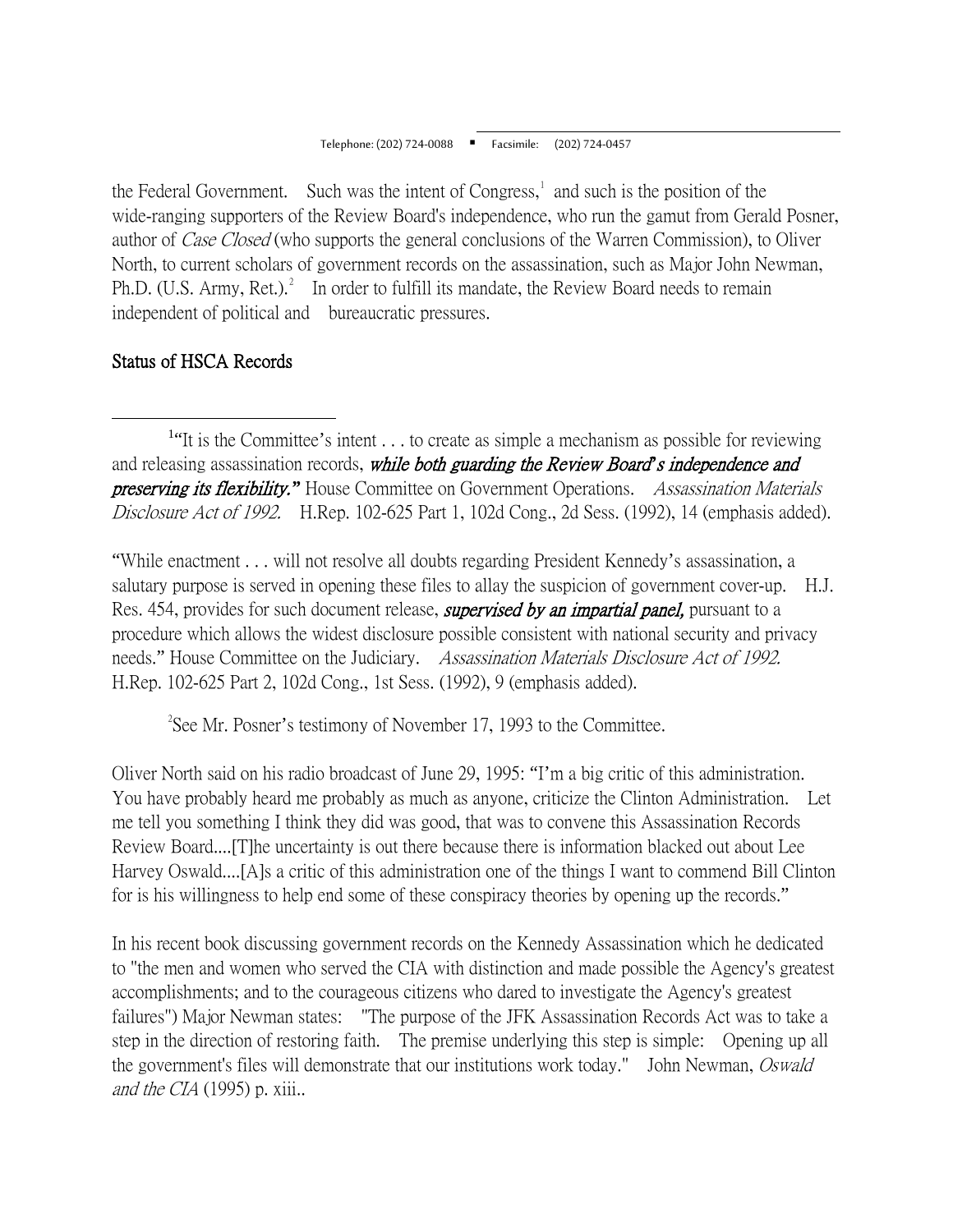The Honorable William M. Thomas Page 3 July 5, 1995

The HSCA both created its own original records and it received additional records from several government agencies (particularly the CIA and the FBI). Upon termination of the HSCA, the House of Representatives decided that HSCA records should be kept intact. When the Act became law, the House appointed the National Archives to collect, index, and review the HSCA records under the terms of the Act. In addition, the Archives was responsible for forwarding to Executive Branch agencies those records in which the agencies possess an "equity." For the most part this work has now been accomplished by the Archives.

There are approximately 300 archival *(i.e.* Hollinger) boxes now located in the Archives here in Washington that contain the original HSCA documents. (The downtown Archives should be distinguished from the JFK Assassination Records Collection that is located at NARA II in College Park, Maryland, which is the ultimate destination for all assassination records.) Among these boxes there are approximately 10 boxes containing some personnel records from the HSCA staff.

It is our understanding that, consistent with the wishes of the House (specifically you and Congressmen Rose), all HSCA-generated information in the records has been publicly released with the exception of the HSCA personnel files. It is also our understanding that the records containing other agency equities (particularly the CIA and the FBI), have been referred to those Agencies for their review and proposed redactions *(i.e.* postponements).

## Logistics for Handling HSCA Records

As part of its mandate, the Review Board will need to review the HSCA records. We would like to have the original records forwarded to the Review Board as soon as possible so that we can perform this function in the most economical and efficient manner possible. Because our computer system and our SCIF have been designed for this review process, and now that our staff has received the appropriate security clearances, it is important that we review HSCA materials (as well as the material from Executive Branch agencies) on-site. Once the review is completed, we intend to send the original HSCA records to NARA II where they will be kept as separate (House of Representative) records within the JFK Collection.

There are two additional issues that arise with respect to whether the House wishes to present evidence to the Review Board in support of the postponements. First, does the House wish to provide evidence in support of privacy postponements in the HSCA staff files? Second, with respect to the HSCA records where there are other agency equities ( $e.g.,$  CIA and FBI), does the House wish to supply evidence in support of postponements in addition to that which the Agencies will be able to provide?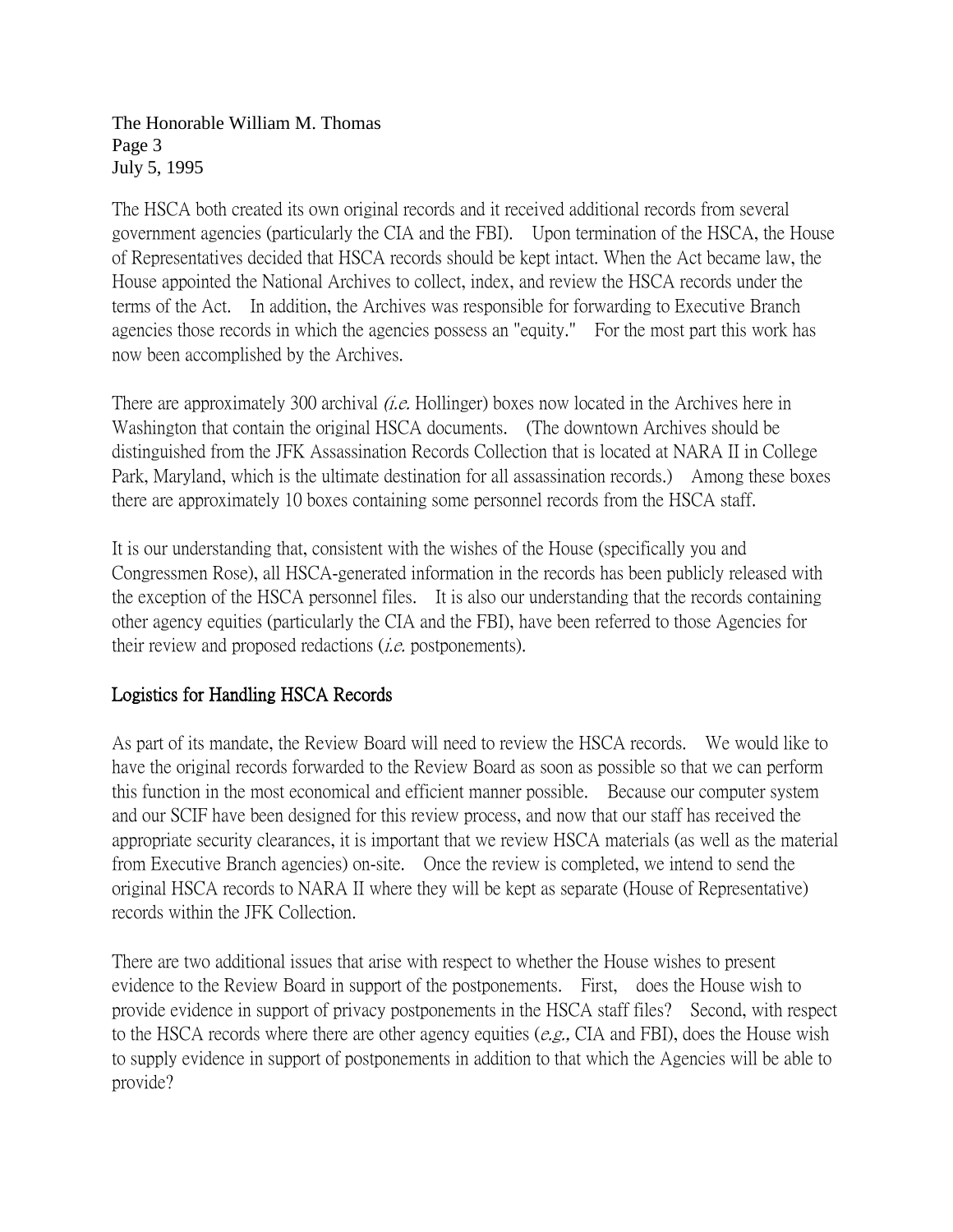The Honorable William M. Thomas Page 4 July 5, 1995

## Conclusion

Because of our time constraints -- as well as the automatic sunset provisions of our statute -- we need to complete our mission as quickly, efficiently, and economically as possible. We would, therefore, greatly appreciate receiving your Committee's response to our inquiries as soon as is convenient. By way of recapitulation:

1. Are we correct in understanding that, with the exception of privacy matters in HSCA records, the House has agreed to release all of its own equities in the HSCA records?

2. Does the House have any objection to our reviewing HSCA records in our properly secured offices?

3. Does the House wish to supply any additional evidence in support of the privacy postponements in the HSCA personnel files?

4. Does the House wish to supply any evidence *in addition to that provided by other government offices* in support of postponements proposed by other agencies?

5. Does the House have any other specific concerns regarding the handling of HSCA records by the Review Board?

We thank you again for the opportunity to raise these issues with you and look forward to hearing from you soon. Please do not hesitate to contact me if I can be of further assistance.

Sincerely yours,

David G. Marwell Executive Director

Enclosures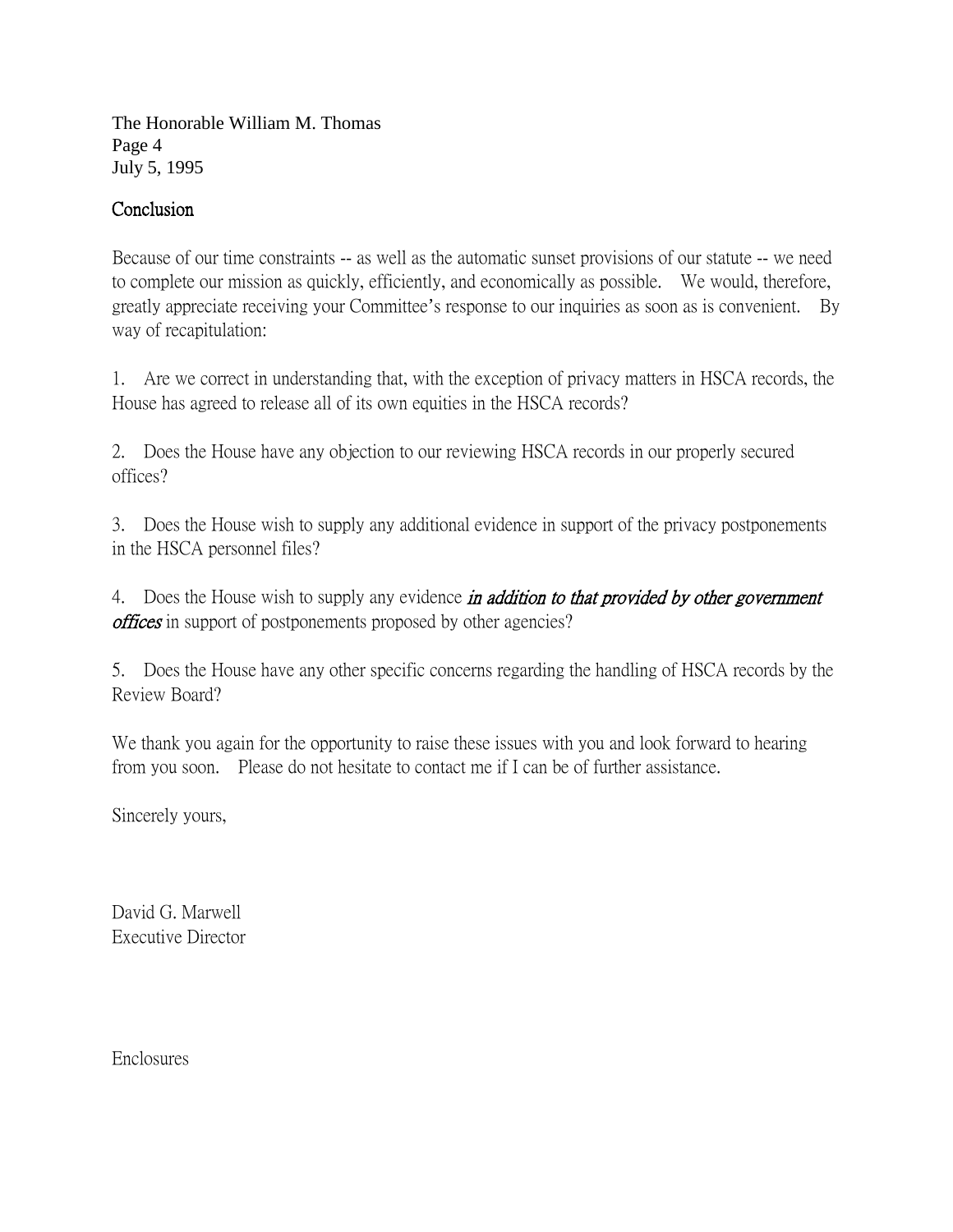The Honorable William M. Thomas Page 5 July 5, 1995

cc: Hon. Vic Fazio (w/enclosures) Mr. Roman P. Buhler (w/enclosures) Mr. Charles Howell (w/enclosures) Mr. John Tunheim